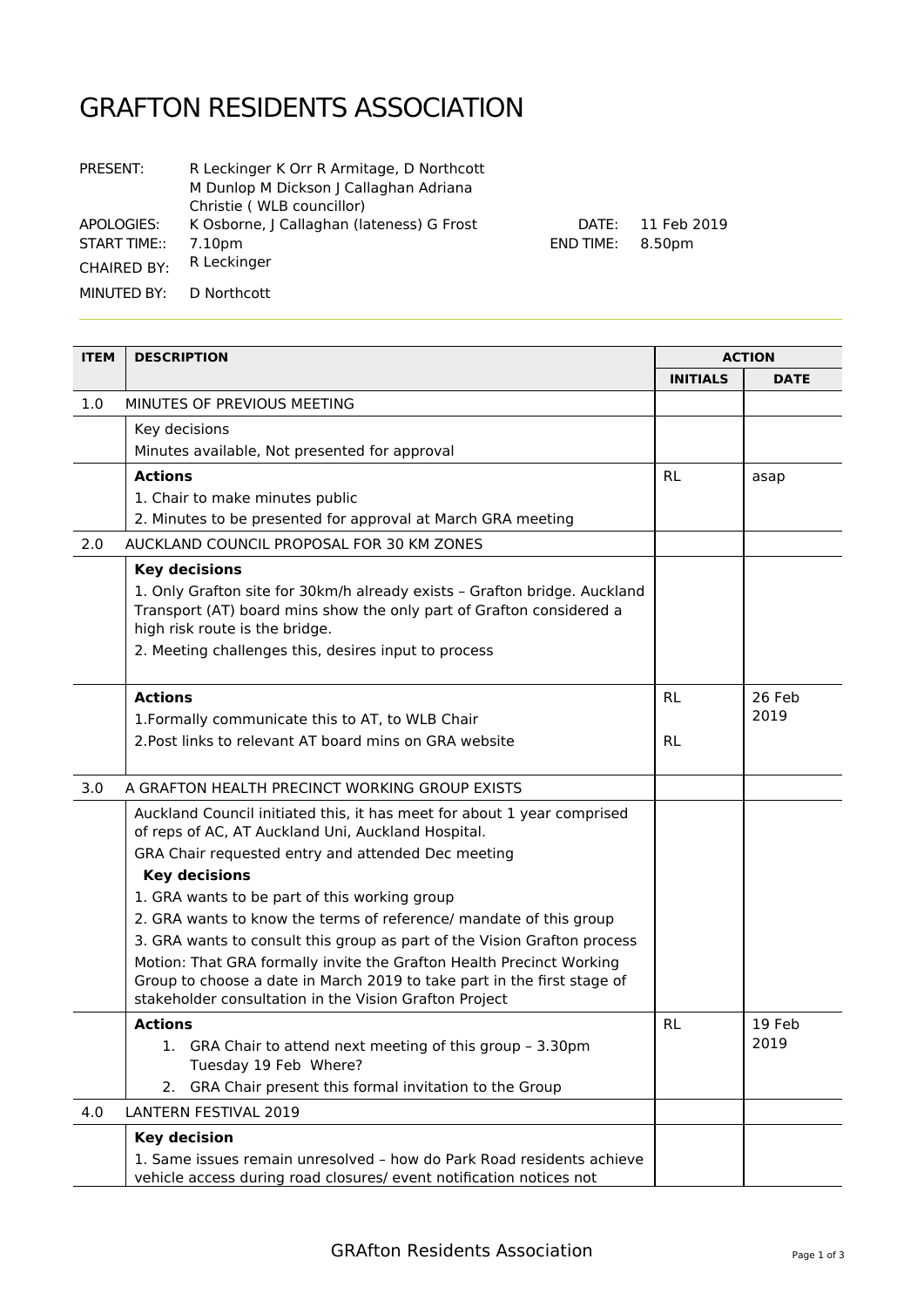| <b>ITEM</b> | <b>DESCRIPTION</b>                                                                                                                                                                                                                                                  |            | <b>ACTION</b>         |  |
|-------------|---------------------------------------------------------------------------------------------------------------------------------------------------------------------------------------------------------------------------------------------------------------------|------------|-----------------------|--|
|             |                                                                                                                                                                                                                                                                     |            | <b>DATE</b>           |  |
|             | received at some properties (Parts of park Road, Outhwaite Lane,<br>Carlton Gore Road east) Concern that litter in Grafton streets will again<br>be an issue.                                                                                                       |            |                       |  |
|             | 2. That AC should require and ensure of this event the same event<br>standards as the Christmas in the Park event                                                                                                                                                   |            |                       |  |
|             | Actions<br>1 Adrianna Christie to register this with WLB                                                                                                                                                                                                            | A Christie | Her<br>discretion     |  |
| 5.0         | FREEDOM CAMPING PROPOSAL AND CONSULTATION BY AC                                                                                                                                                                                                                     |            |                       |  |
|             | GRA support the proposal to prohibit Freedom Camping in Outhwaite<br>Park and the Auckland Domain                                                                                                                                                                   |            | By 18 Feb             |  |
|             | <b>Action</b>                                                                                                                                                                                                                                                       |            | 2019                  |  |
|             | GRA Chair to convey this in a GRA submission to this consultation<br>(Submissions due 18 Feb 2019                                                                                                                                                                   | <b>RL</b>  |                       |  |
| 6.0         |                                                                                                                                                                                                                                                                     |            |                       |  |
| 7.0         | <b>FINANCIALS</b>                                                                                                                                                                                                                                                   |            |                       |  |
|             | Key decisions<br>Nothing to report                                                                                                                                                                                                                                  |            |                       |  |
|             | Actions                                                                                                                                                                                                                                                             |            |                       |  |
| 8.0         | <b>GENERAL BUSINESS</b>                                                                                                                                                                                                                                             |            |                       |  |
|             | 1. Outhwaite Park                                                                                                                                                                                                                                                   |            |                       |  |
|             | Neighbour's Day Picnic<br>2.                                                                                                                                                                                                                                        |            |                       |  |
|             | 02 March Welcome to AU Students<br>3.                                                                                                                                                                                                                               |            |                       |  |
|             | Key decisions                                                                                                                                                                                                                                                       |            |                       |  |
|             | Outhwaite park                                                                                                                                                                                                                                                      |            |                       |  |
|             | 1. Concern for status of Outhwaite Park as a shared community<br>park and children's playground in face of tent dwellers<br>encamped since mid Dec. This coincides with a marked drop in<br>community / family and recreational and pedestrian users of the<br>park |            |                       |  |
|             | How do we achieve a drug and alcohol free area? Where is<br>2.<br>another place for the current campers to camp overnight? How<br>do we achieve successful mutual use of this space?                                                                                |            |                       |  |
|             | <b>Neighbour's Day Picnic</b>                                                                                                                                                                                                                                       |            |                       |  |
|             | Ann Everett has proposed either 23/24 or 30/31 March Date for this<br>annual event                                                                                                                                                                                  |            |                       |  |
|             | 02 March Welcome to AU Students                                                                                                                                                                                                                                     |            |                       |  |
|             | Has been requested again by AU Accomodation Services for Grafton                                                                                                                                                                                                    |            |                       |  |
|             | Actions                                                                                                                                                                                                                                                             | <b>RA</b>  | Her                   |  |
|             | <b>Outhwaite Park</b>                                                                                                                                                                                                                                               |            | discretion            |  |
|             | 1. R Armitage to speak with the camping group in person to outline<br>the impact of their residency for community / family and<br>recreational and pedestrian users of the park                                                                                     |            | Before 17<br>Feb 2019 |  |